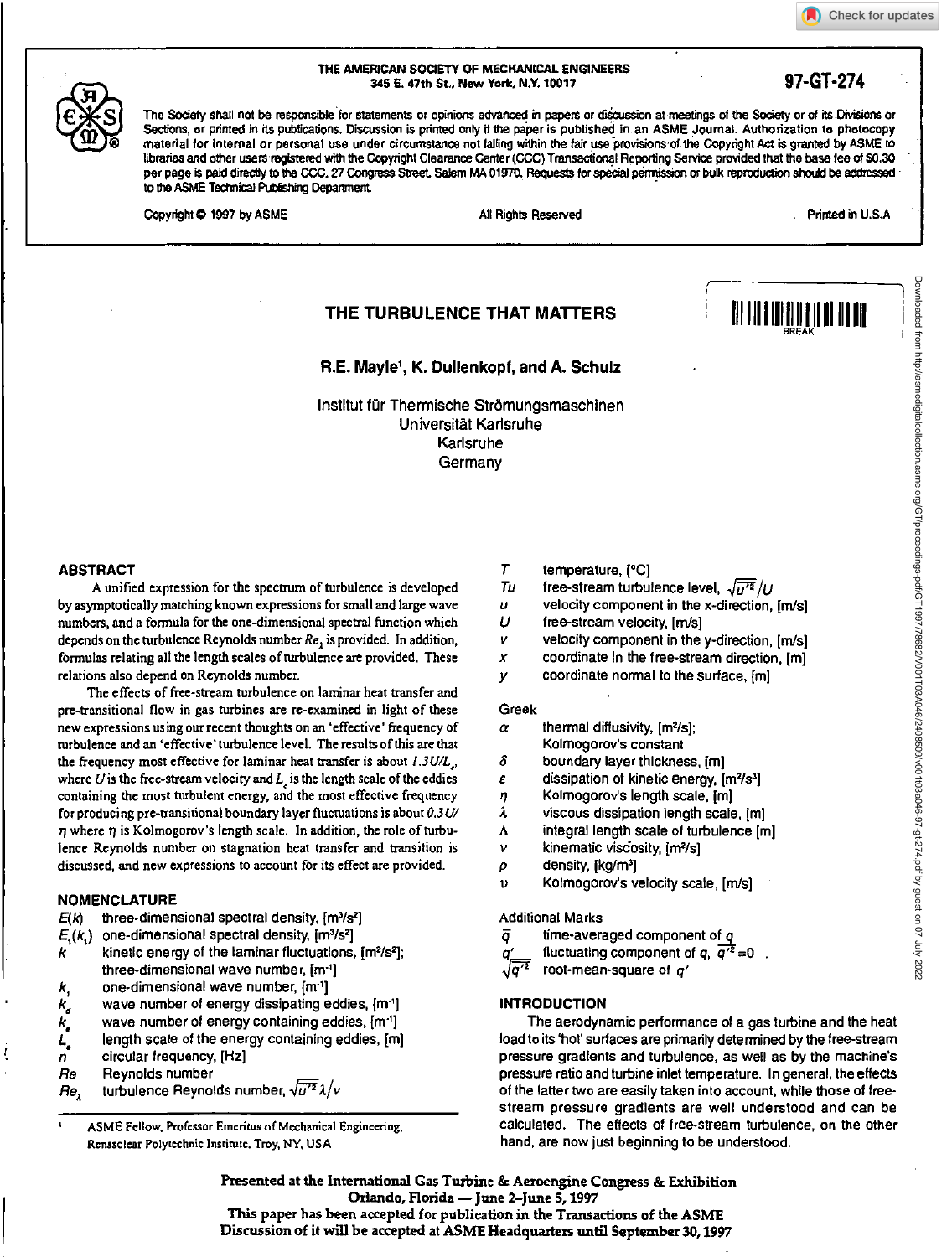Two of its effects are clearly seen in Fig. 1 where the Nusselt number distributions around a typical fore-loaded airfoil for several free-stream turbulence levels are presented (Schulz, 1986). At the leading edge where the highest Nusselt numbers are found, and on the pressure surface  $(x/c < 0)$  where the highly accelerated boundary layer remains laminar, the main effect of turbulence is to cause a large increase in laminar heat transfer. On the suction surface  $(x/c > 0)$  where a laminar-to-turbulent transition occurs, the main effect is to cause an earlier onset of transition with its subsequent increase in turbulent heat transfer. Although these are not the only effects of free-stream turbulence in gas turbines, they are important effects and the only two we will presently consider.



#### **Figure 1. Effect of free-stream turbulence level on airfoil heat transfer**

We have examined these effects before (Dullenkopf and Mayle, 1995, and Mayle and Schulz, 1996). In our 1995 paper, we focused our attention on how free-stream turbulence affects laminar heat transfer, and developed the concepts of an 'effective' frequency<sup>2</sup> and an 'effective' turbulence level. In the 1996 paper, we developed a laminar-kinetic-energy equation to calculate the effects of free-stream turbulence on pre-transitional laminar flow, and used the effective frequency-and-turbulence-level concepts to obtain the growth of laminar fluctuations in this flow. In both papers it is shown that the effects of free-stream turbulence are intimately connected to its spectral distribution, and not just its integrated level, or its level and integrated length scale, etc., but its full spectrum. In fact, we also showed that the effects of freestream turbulence depend on the boundary layer thickness as well.

The present paper is our third in this series. Our intent is to examine the role of free-stream turbulence more closely and to present a more coherent picture of its effects than we did before. To accomplish this, we obtain a unified expression for the onedimensional spectrum of turbulence which properly accounts for all the scales of turbulence, or in other words, the effect of turbulence Reynolds number.

The paper is divided into several parts. In the first part, we briefly review the effects of free-stream turbulence on stagnationlike heat transfer and pre-transitional non-accelerating laminar flow and discuss the turbulence that matters for each. In the second part, we develop the unified spectral distribution for turbulence and obtain formulas which can be used to predict the effects of free-stream turbulence on heat transfer and transition. Finally, in the last part of the paper, the important role of turbulence Reynolds number is discussed.

## **EFFECTS OF FREE-STREAM TURBULENCE**

## **Effect on Heat Transfer**

As it turns out (see Mayle and Schulz, 1996), a practical method of treating laminar boundary layers in turbulent free streams is that proposed by Lin (1957). Decomposing the velocities and pressure into time-averaged and time-dependent components, he obtained a set of equations very similar to Reynolds' equations for turbulent flow (Schlichting, 1979). The difference between these two sets of equations is the way in which the pressure fluctuations are handled. For laminar boundary layers in a turbulent free stream, the free-stream pressure fluctuations, as well as the mean pressure, are impressed on the flow in the boundary layer, while for turbulent flow they are not.

Following Lin's unsteady-laminar-flow analysis, the time-averaged energy equation for laminar boundary layers in turbulent free streams is

$$
\overline{u}\frac{\partial \overline{T}}{\partial x} + \overline{v}\frac{\partial \overline{T}}{\partial y} = \alpha \frac{\partial^2 \overline{T}}{\partial y^2} + \frac{\partial}{\partial y} \left( -\overline{v}\overline{T'} \right)
$$

which is, not surprisingly, identical to that for turbulent flow. According to the usual notation, the over-bars refer to timeaveraged quantities,  $u$  and  $v$  are the velocity components in the stream wise and wall-normal directions,  $x$  and  $y$ , respectively,  $T$  is the temperature, and  $\alpha$  is the thermal diffusivity. In this case, however, the quantity  $-\overline{v^{\prime}T^{\prime}}$  is a heat flux caused by the laminar fluctuations in the boundary layer arising from the turbulence in the free-stream.

For stagnation flow, Smith and Kuethe (1966) modeled this heat flux by considering the heat flux turbulent and using an eddy diffusivity proportional to the product of the free-stream turbulence intensity and the distance away from the wall. As a result, they predicted a linear increase in heat transfer with increasing freestream turbulence level Tu, where  $Tu = \sqrt{u'^2}/U$ , and  $\sqrt{u'^2}$  is the intensity of the free-stream velocity fluctuation in the direction of the mean velocity U. It is easy to show that the same result would be obtained if the heat flux was considered to be caused by laminar fluctuations. It wasn't until recently, however, after replacing Tu with an effective free-stream turbulence level  $Tu_{\mu m}$  that their predicted behavior was shown to correlate most of the data, including airfoil data and those for very high turbulence levels (Dullenkopf and Mayle, 1995). (For a consistent analysis of all the data, see Dullenkopf and Mayle, 1994.) The idea of introducing an effective turbulence level was based on the fact that only the turbulence within a small band of frequencies can really affect the boundary layer since any turbulence at higher frequencies will be viscously damped, while that at lower frequencies will appear quasisteady and have no time-averaged effect.

<sup>&</sup>lt;sup>2</sup> Depending on outlook, one may also substitute either the words 'effective wave number' or 'effective length scale' here.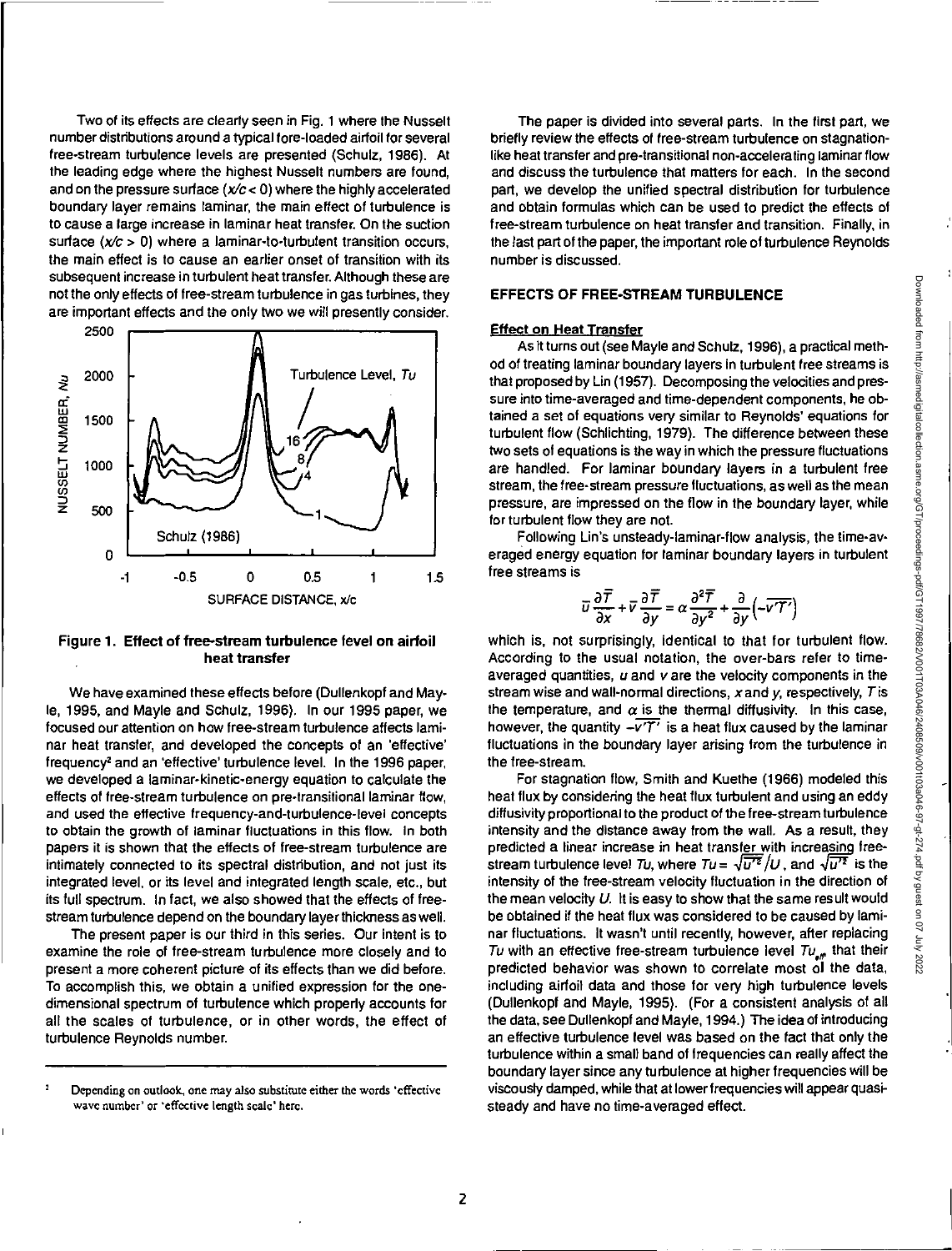Downloaded from http://asmedigitalcollection.asme.org/GT/proceedings-pdf/GT1987/768802/V010T034049/2408509/V0103a040-97-34-274.pdf by guest on 07 July 2022 Downloaded from http://asmedigitalcollection.asme.org/GT/proceedings-pdf/GT1997/78682/V001T03A046/2408509/v001t03a046-97-gt-274.pdf by guest on 07 July 2022

Considering this last point in more detail, if  $E(n)$  is the onedimensional spectral density of turbulence where  $n$  is the frequency<sup>3</sup>, and  $n<sub>x</sub>$  is a representative frequency of the band most affecting the boundary layer, it was shown by two of us (Dullenkopf and Mayle, 1995) that the effective free-stream turbulence level is given' by  $Tu_{\text{eff}} = \sqrt{u_{\text{eff}}^2}/U \propto \sqrt{n_s E_i(n_s)}/U$ . The proportionality factor, which depends directly on the square root of the bandwidth to frequency ratio, was supposed constant. In terms of the wave number k,= $2\pi n/U$ , and remembering that  $E_n(n) = 2\pi E_n(k_n) / U$  (Hinze, 1975), the ratio of effective to integrated turbulence level Tu becomes

$$
\frac{Tu_{\text{eff}}}{Tu} \propto \sqrt{\frac{K_{\text{tg}}E_{\text{t}}(k_{\text{tg}})}{\overline{u'^2}}}
$$
(1)

where  $k_{i,s} = 2\pi n / U$  is the representative wave number of the effective wave number range. The 'best' value for  $k_{1g}$  which was obtained by correlating stagnation heat transfer results (Dullenkopf and Mayle, 1995), is given by  $k_{14} \approx 0.11/\delta$ .

The spectral function on the right hand side of eq. (1) is sketched in Fig. 2. The wave number  $k_{\rm g}$  is that associated with the energy-containing eddies, hence the maximum near unity, or more exactly, as will be shown, at  $k_{\text{max}}/k_e = 1.3$ . For large turbulence Reynolds numbers  $k<sub>n</sub> = 0.75A<sup>-1</sup>$  where A is the integral length scale of turbulence. As an example, the effective turbulence level corresponding to a wave number ratio  $k_{1}/k_{2} \approx 0.15\Delta/\delta$  with  $\Delta/\delta \approx$ 50 is also shown. For larger values, corresponding to larger integral length scales or smaller boundary layer thicknesses,  $Tu_{\alpha\beta}$ decreases; for smaller values,  $Tu_{\text{eff}}$  increases until the maximum effective turbulence level is obtained at  $\Delta/\delta \approx (k_{\text{max}}/k_{\text{s}})/0.15 \approx 9$ , and then decreases. This is the effect of turbulence length scale on heat transfer previously described by us in 1995 (Dullenkopf and Mayle). It is also the effect described much earlier by Yardi and Sukhatme (1978) who measured the effects of turbulence level and length scale on stagnation heat transfer and found a maximum effect when  $\Delta/\delta \approx 10$ . Therefore, the turbulence that matters for laminar heat transfer depends not on the measured (integrated) turbulence level, but on the turbulence level corresponding to a band of wave numbers around a wave number selected by the boundary layer, and the maximum effect is obtained for wave numbers in the energy containing range.

### **gffect on Transition**

Transition in a laminar boundary layer begins at the first position along the surface where isolated spots of turbulence (Emmons, 1951) are formed, and as recently shown by two of us (Mayle and Schulz, 1996), the main effect of free-stream turbulence is to generate and amplify the laminar fluctuations in the boundary



#### **Figure 2. Spectrum function related to the effective turbulence for heat transfer in a laminar boundary layer**

layer upstream of this position. Where these fluctuations attain a critical value, turbulent spots form and transition begins.

As we showed, the appropriate kinetic energy equation for these pre-transitional laminar fluctuations, called the laminar kinetic energy (LKE) equation, is

$$
\overline{u}\frac{\partial k}{\partial x} + \overline{v}\frac{\partial k}{\partial y} = \overline{u'}\frac{\partial u'_h}{\partial t} + v\frac{\partial^2 k}{\partial y^2} - \varepsilon
$$

where  $k$  is the kinetic energy (not to be confused with the wave number), and v is the kinematic viscosity. The terms on the right correspond respectively to the production, diffusion, and dissipation of laminar kinetic energy. The production term, shown as the timeaverage of the product of the velocity fluctuations in the boundary layer and the temporal derivative of those in the free-stream, is new and arises from taking the average of  $u'$  $\langle$ d $z$  $\rangle$ . Physically, it represents the work done on the fluctuations by the imposed fluctuating pressure forces. Since this term contains  $u'_{\mu}$ , it provides a direct link between the free-stream turbulence and the fluctuations in the boundary layer. Therefore, these fluctuations are forced and do not arise from any natural instability in the flow.

From dimensional considerations it is easy to see that this term must <u>be</u> proportional to the product of  $\sqrt{k}$ , which is proportional to  $\sqrt{u'^2}$ , an effective free-stream turbulence intensity  $\sqrt{u'^2}$ , as discussed above, and an effective frequency  $n_{\text{eff}}$  Hence, the production term becomes proportional to  $n_{\text{as}}\sqrt{\overline{u'^{2}_{\text{as}}}}\sqrt{k}$  , of which only the quantity  $n_{\rm eff}\sqrt{\frac{U_{\rm eff}}{v_{\rm eff}}}$  reflects the effects of free-stream turbulence. In our last paper (Mayle and Schulz, 1996), this quantity was identified as  $C_{\omega}(U^2/v)\sqrt{\overline{u_{\alpha}^2}}$  where  $C_{\omega}$  is a dimensionless production rate. Replacing  $n_{\text{at}}$  with an effective wave number and introducing the spectral density  $E_1 (k)$ , using  $\sqrt{u_{\text{eff}}^2} = T u_{\text{eff}} U$  and eq. (1), one obtains

$$
C_{\omega} \propto \frac{K_{\text{test}} \nu}{U} \sqrt{\frac{K_{\text{test}} E_{\text{s}}(K_{\text{test}})}{\overline{u_{\text{s}}^2}}}
$$
(2)

Since the diffusion and dissipation of laminar kinetic energy are initially small, it is easy to show from the LKE equation, with a production term equal to  $C_e(U^2/v) \sqrt{u_s^2} \sqrt{k}$ , that  $\sqrt{k}$  increases in

For readers refering to our previous papers, the following changes in nomenclature have been made: (D&M)-the circular frequency  $f \rightarrow n$ , the integral length scale  $l \rightarrow \Lambda$ : (M&S)-the circular instead of the angular frequency  $\omega$  is used.

Many of the results from our first two papers require some manipulation to obtain those stated in this paper. For the sake of brevity, the details have been omitted. The following result is an example. It is obtained by comparing the first three equations in the section titled 'A Simple Model' from D&M 1995.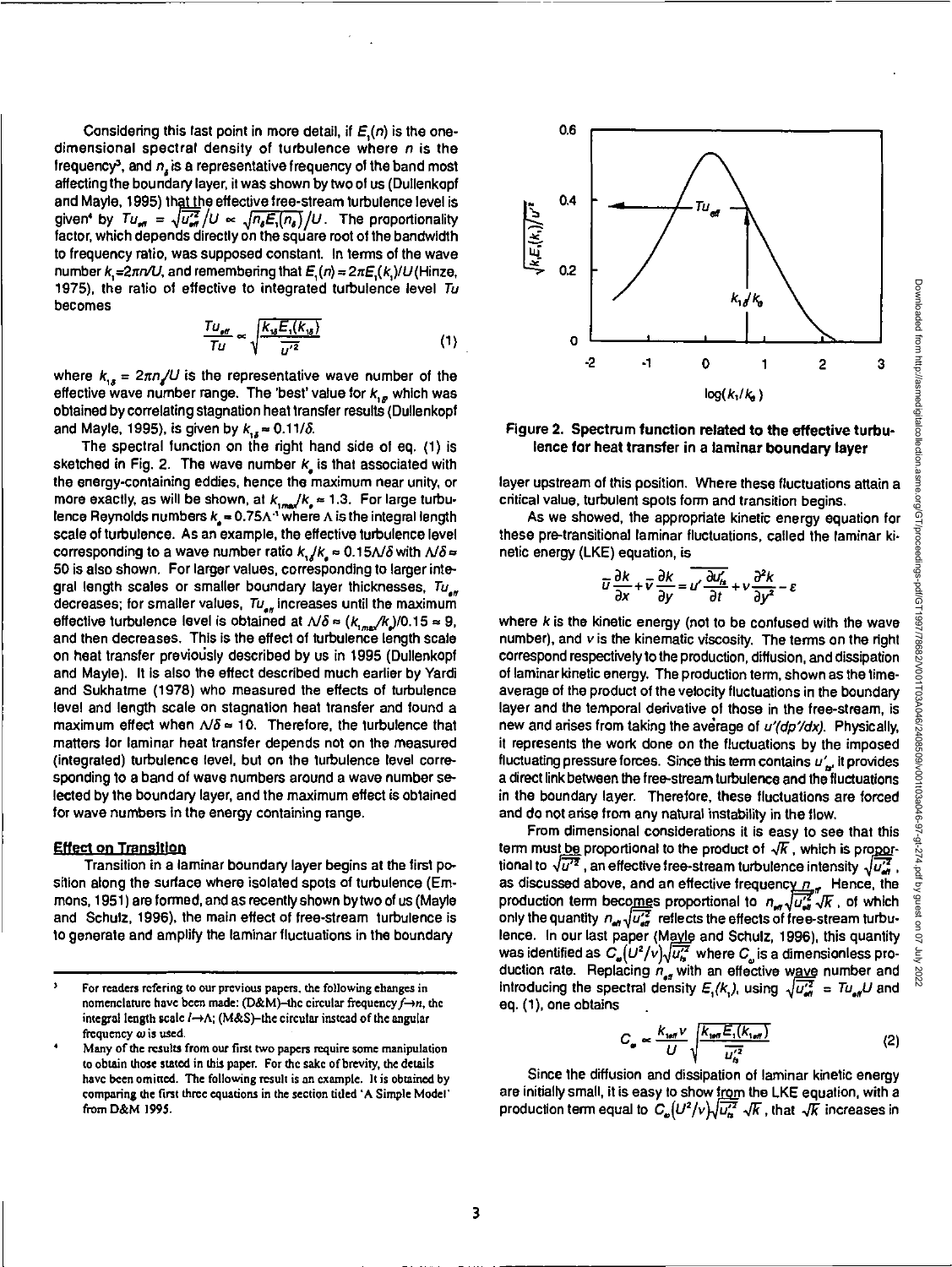Downloaded from http://asmedigitalcollection.asme.org/GT/proceedings-pdf/GT1997/78682/V001T03A046/2408509/v001t03a046-97-gt-274.pdf by guest on 07 July 2022

Downloaded from http://asmedigitalcollection.asme.org/GT/proceedings-pdf/GT198778081700117980017094037-97-pdf by guest on 07 July 2022

proportion to  $C_{\underline{a}}$ . Therefore, the maximum growth of laminar fluctuations in the boundary layer, leading to the earliest onset of transition, occurs for the value of  $k_{i_{\text{diff}}}$  which maximizes  $C_{\mu}$  for a given free-stream turbulence level. The appropriate value of C<sub>a</sub> must then be given by

$$
C_{\omega} \propto \left[ \frac{k_{\text{t}} \nu}{U} \sqrt{\frac{k_{\text{t}} E_{\text{t}}(k_{\text{t}})}{u_{\text{t}}^{\prime 2}}} \right]_{\text{max}} \tag{3}
$$

The spectral function on the right hand side of eq. (3) is plotted in Fig. 3 against  $k_i / k_{\sigma}$  where  $k_{\sigma}$  is the wave number associated with the eddies providing the largest contribution to the dissipation of turbulence. As will be shown, the maximum occurs at  $k_i/k_a$  $\approx$  0.3. This provides  $k_{1e\mu} \approx 0.3k_e$ , which is nearly the same result obtained previously by us using a slightly different approach (Mayle and Schulz, 1996). Therefore, the turbulence that matters for pretransitional laminar flow depends not on the measured turbulence level, but on the turbulence level corresponding to a band of wave numbers near the dissipative range.



**Figure 3. Spectrum function related to the production of laminar kinetic energy in a laminar boundary layer** 

### **The Important Wave Numbers Ranges**

To highlight the important ranges of wave numbers involved, the two previous figures are combined in Fig. 4 using a common abscissa. As seen in this figure, the effective wave number for pre-transitional flow is more than one order of magnitude larger than the wave number which provides the maximum effect on laminar heat transfer. This magnitude, which depends on the turbulence Reynolds number, reflects the well known difference in wave numbers for the energy-containing eddies and those most responsible for dissipation. Using the values previously cited, their ratio becomes  $k_{\text{ref}}/k_{\text{max}} = 0.25k/k_{\text{s}}$ . For larger Reynolds numbers the ratio increases.

The curves in this figure have been drawn for a turbulence Reynolds number Re, of about 100, where  $Re_1 = \sqrt{u_1^2}$   $\lambda/\nu$  and  $\lambda$ is Taylor's microscale of turbulence. Typical values for gas turbine engines are about 100 and above, which may be called moderate, with the smaller values found in the airfoils' wakes. These



**Figure 4. The different wave number ranges for the effects of turbulence on a laminar boundary layer** 

values can easily be attained in experiments using jet-grid-generated turbulence (Thole, 1992). Typical values in experiments with bar-grid-generated turbulence are about 50, which is low for gas turbine application. Large Reynolds numbers as referred to in the literature on turbulence correspond roughly to values > 2000.

A present difficulty, however, is that there is no easy way to account for the effects of turbulence Reynolds number on the spectrum of turbulence. In the following we attempt to provide one.

#### **A UNIFIED SPECTRUM OF TURBULENCE**

If an inertial subrange exists, where according to Kolmogorov the spectral density varies inversely as the wave number raised to the five-thirds power, it is possible to match von Kármán's (1948) interpolation formula for small wave numbers with Pao's (1965) theoretical expression for large wave numbers to provide a unified three-dimensional energy spectrum for isotropic turbulence. The formula given by von Kármán is

$$
E(k) = 2^{17/6} E(k_e) \frac{(k/k_e)^4}{[1 + (k/k_e)^2]^{17/6}}
$$
 (4)

where  $k$  is the wave number (actually, the radius vector) in threedimensional wave number space, and  $E(k)$  is a function yet to be determined but which for very large turbulence Reynolds numbers is equal to 0.2  $\overline{u'^2}/k_s$ <sup>5</sup> For  $k/k_s$ ,  $E(k) \propto k^4$  which matches the behavior for very small wave numbers, while for  $k \cdot k$ ,  $E(k) \approx 2^{176}$  $E(k)(kk)$ <sup>-s3</sup>, which matches Kolmogorov's result for the inertial subrange.

For large wave numbers where viscous dissipation is important, the spectrum as determined by Pao is

$$
E(k) = \alpha (\varepsilon v^5)^{1/4} (k / k_d)^{-5/3} \exp(-\frac{3}{2} r \alpha (k / k_d)^{4/3})
$$
 (5)

<sup>&</sup>lt;sup>5</sup> Since free-stream turbulence is only being considered in this section, the subscript  $fs'$  on  $u'$  has been dropped.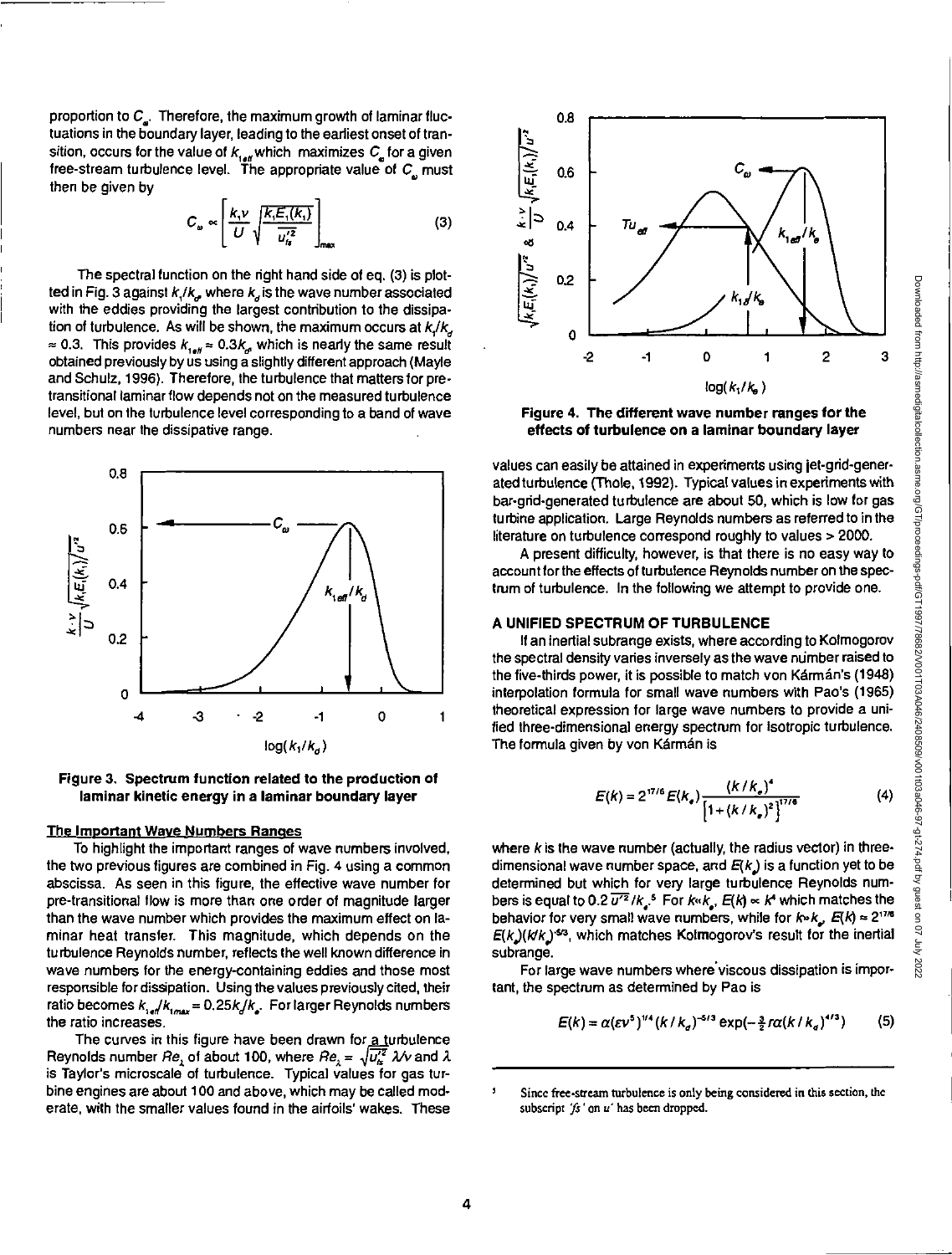where  $\alpha \equiv 1.7$  is Kolmogorov's constant<sup>o</sup>, and  $\varepsilon$  is the rate of dissipation of turbulent kinetic energy. Originally taken as unity by Pao, the quantity r is introduced here to account for the effect of viscosity on the transfer of turbulent energy from one eddy to another and is, therefore, a function of Reynolds number. Since the dissipation of turbulent energy is given by

$$
\varepsilon = 2v \int_{0}^{1} k^{2} E(k) dk
$$
 (6)

the wave number  $k_d$  corresponds roughly to that where  $k^2E(k)$  is maximum. It is also defined as  $k_a = 1/\eta$  where  $\eta = (v^3/\varepsilon)^{1/4}$  is Kolmogorov's length scala. For  $k \ll k_e$  eq. (5) becomes  $E(k) \approx$  $\alpha(\varepsilon\nu^{\beta})^{1/4}(Mk)^{-6/3}$ , which again corresponds to the behavior for the inertial subrange.

Supposing that an inertial subrange exists, say between  $k^*$ and  $k^*$ , aqs. (4) and (5) must overlap when  $k_{\mu} \ll k^* \ll k^* \ll k_{\mu}$ . Comparing eqs. (4) and (5) in this region provides  $2^{17/6}E(k) = \alpha(\varepsilon\sqrt{2})^{1/4}$  $(k/k)^{5/3}$ . Neglecting the error of eq.(4) at k<sup>\*</sup> and that of eq. (5) at  $k^*$ , which tacitly implies large turbulence Reynolds numbers, eqs. (4) and (5) may be combined into one unified expression for all wave numbers, namely

$$
E(k) = \alpha (\varepsilon v^5)^{1/4} (k_a / k_a)^{8/3} \frac{(k / k_a)^4 \exp[-\frac{3}{2} \pi \alpha (k / k_a)^{4/3}]}{[1 + (k / k_a)^2]^{1/16}} \tag{7}
$$

This expression is plotted in Fig. 5 for  $k/k<sub>F</sub>=0.002$  (corresponding to  $Re$ ,  $\approx$  450). In addition, Kolmogorov's relation and inertial subrange are shown. For  $k/k_a > 0.01$ , corresponding to Re, < 100, the curve begins to fall below Kolmogorov's relation and less, if any, of it can be said to exhibit an inertial subrange. In spite of this, and remembering that eq. (7) remains completely valid when an inertial subrange does exist, we propose that it may also be an appropriate interpolation formula when a subrange does not exist. Of course, this remains to be seen.

Using the above expression for  $E(k)$ , the one-dimensional energy spectrum of turbulence can be obtained from

$$
E_{1}(k_{1}) = \int_{k_{1}}^{\infty} \frac{E(k)}{k} \left(1 - \frac{k_{1}^{2}}{k^{2}}\right) dk
$$
 (8)

In addition, the dissipation can be obtained from eq. (6), and the integrated mean-square velocity and the integral length scale can be obtained from

$$
\overline{u^{\prime\prime}} = \int_{0}^{\infty} E_{1}(k_{1})dk_{1} \text{ and } \Lambda = \frac{\pi}{2\overline{u^{\prime\prime}}^{2}} \int_{0}^{\infty} \frac{E(k)}{k}dk, \qquad (9)
$$

respectively. Once  $\varepsilon$  and  $\overline{u'^2}$  have been evaluated, the relation between the dissipation and the work done by the energycontaining eddies, namely,  $\varepsilon = A(\overline{u^{\prime2}})^{3/2}k$ , may be evaluated to determine  $A = \text{fnc}(Re<sub>1</sub>)$ . The results of these calculations are given in the Appendix where tables of the various integrals and turbulence parameters are presented for  $Re<sub>1</sub> = 26$  to 4980. The one-dimensional spectrum, however, was calculated only for  $Re<sub>1</sub> = 34$ , 106, and 238.



Kolmogorov,

 $E(k) = \alpha \varepsilon^{2/3} k^{-5/3}$ 

10

5

**Figure 5. A unified three-dimensional energy spectrum of**  turbulence  $(\alpha = 1.7)$ 

The results for  $E_{i}(k)$  normalized using the dissipative scales of turbulence are plotted in Fig. 6. Pao's result for infinitely large Reynolds numbers is also shown. In this format, the Reynolds number independenca of the energy-dissipating eddies (large  $k_i$ ) is clearly seen. In addition, the increasing amount of energy contained in the large eddies (small  $k<sub>i</sub>$ ) with increasing Reynolds number is also seen. The energy density of the large eddies can be calculated<sup>7</sup>, and is shown in Fig. 7 togethar with data from experiments on grid turbulence and boundary layers compiled by Chapman (1979). The agreement is good even for small Re,, and suggests that the proposed expression for  $E(k)$  may be useful even when an inertial subrange does not exist.

Plots of  $E(x)$ , normalized using the integral scales of turbulence are presented in Fig. 8. In this format, the viscous effect on the energy-dissipating eddies is easily seen. The result for infinitely large Reynolds numbers is due to von Kármán, namely,  $2\pi E_{n}(k)/\overline{u'^{2}}\Lambda = 4[1+(k/k)]^{2}]^{5/6}$ , which is obtained by integrating eq. (4). According to this expression, it is natural to use A rather than  $1/k$  as the length scala for the ordinate and  $1/k$  for tha abscissa. For large Reynolds numbers,  $\Lambda$  and  $1/k$  may be freety interchanged as commonly done since  $\Lambda k_{\rm c}$  = 0.74, a constant. For lower Reynolds numbers, however, the product varies' approximately as  $0.74(1+90/R<sub>2</sub>)<sup>20</sup>$ , which produces an increasing rightward shift in the curves of Fig. 8 if  $\Delta k$ , rather than  $k/k$  is used for the abscissa. This shift actually produces' an overlapping of spectral curves for different  $Re$ , near  $k/k = 1$ , which is commonly found in data plotted this way and worthy to note.

An sverage value for a large variety of flows as obtained by Sreenivasan (1995) is  $\alpha=1.62\pm0.17$ . The value of 1.7 is that found by Pao (1965).

Noting that the integral for  $E_n(k)$  with  $k = 0$  is identical to the integral for A (see eqs. 8 and'9), the energy density for these eddies as a function of Re, can be determined from values found in Tables Al and A2 of the Appendix.

<sup>&#</sup>x27; Obtained by a curve fit to the calculated results in Tables Al and A2.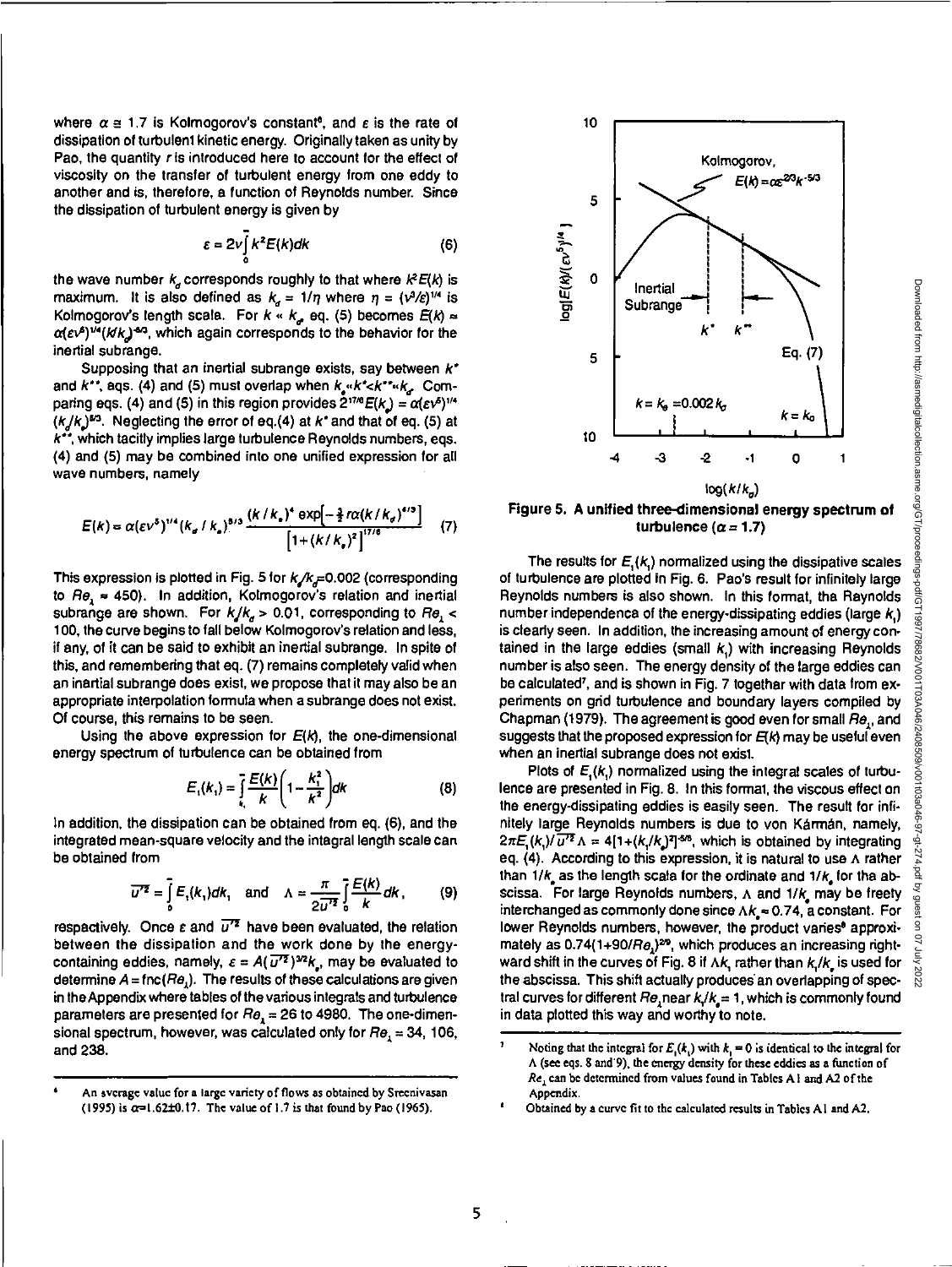

**Figure 6. One-dimensional energy spectrum using the dissipative scales of turbulence** 



Figure 7. Calculated values of the energy density at  $k<sub>i</sub> = 0$ **compared with experimental results** 

Spectral Function Formulas<br>Formulas for the spectral function and various other useful relations were obtained by curve fits to the calculated results in Tables Al and A2 of the Appendix) is Appendix A. As already mentioned above the relation between A and  $k$  is approximately given by

$$
\Lambda k_{\bullet} = 0.74(1+90/Re_{1})^{29} \tag{10}
$$

The relations between all the other length scales depend on A. Using the results in Table A2 of the Appendix, a good approximation for A is given by

$$
A = 0.80(1 + 24/Re1)
$$
 (11)



## **Figure 8. One-dimensional energy spectrum using the integral scales of turbulence**

Then the relation between the energy-containing and energydissipating eddy scales becomes

$$
\frac{k_d}{k_e} = 15^{3/4} A R e_{\lambda}^{3/2} = 0.105(1+24/R e_{\lambda}) R e_{\lambda}^{3/2}
$$
 (12)

Pao's result for large  $Re<sub>2</sub>$  (shown in Fig. 6) is given with good accuracy up to the third moment with respect to  $k$ , by

$$
\frac{E_1(k_1)}{(ev^5)^{1/4}} = \frac{18}{33} \alpha (k_1 / k_2)^{-5/3} \exp[-\frac{14}{3} (k_1 / k_2)]; \text{ (large } Re_\lambda\text{)}
$$
 (13)

As noted before, von Kármán's one-dimensional spectral distribution is given by

$$
\frac{2\pi E_1(k_1)}{\overline{u'^2}\Lambda} = \frac{4}{\left[1 + (k_1/k_*)^2\right]^{5/6}}; \text{ (large } Re_\lambda \text{)}
$$
 (14)

An expression for the complete range of Reynolds numbers, which is also good up to the third moment of accuracy, is

$$
\frac{E_1(k_1)}{(\varepsilon v^5)^{1/4}} = \frac{18}{55} \alpha \frac{r(k_d / k_e)^{5/3}}{1 + r(k_1 / k_e)^{5/3} \exp\left[\frac{18}{5}(k_1 / k_g)\right]}
$$
(15)

where a good approximation for  $r$  (obtained by fitting the results in

$$
r = 1.15 Re1-3/2
$$
 (16)

An equivalent expression for  $E_{1}(k_{n})$  is

$$
\frac{2\pi E_1(k_1)}{\overline{u'^2}\Lambda} = \frac{4}{1 + r\left(k_1/k_s\right)^{5/3} \exp\left[\frac{14}{3}\left(k_1/k_g\right)\right]}
$$
(17)

Since rapproaches unity for large  $Re<sub>1</sub>$ , it is readily seen that these expressions reduce to eqs.  $(13)$  and  $(14)$  for both small and large wave numbers in the limit of large Reynolds number.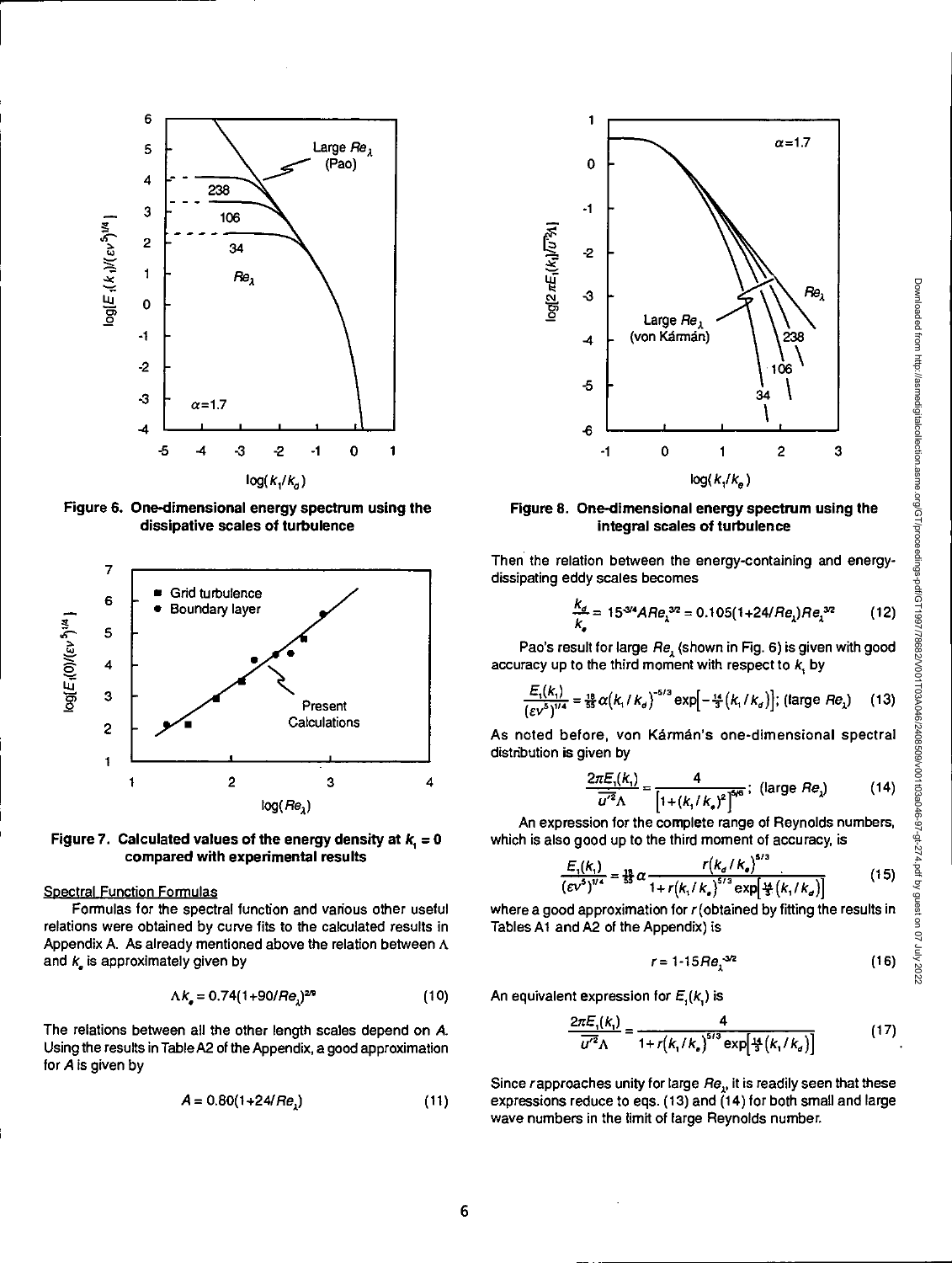A comparison of eq. (17) with data for bar-grid-generated isotropic turbulence is shown in Fig. 9. To make the comparison, eqs. (10), (12) and (16) were also used. The agreement is seen to be very good.



**Figure 9. Calculated and experimental one-dimensional energy spectrums of turbulence** 

#### **THE ROLE OF TURBULENCE REYNOLDS NUMBER**

The effect of Reynolds number on  $Tu_{\alpha}/Tu$  is shown in Fig. 10 where its spectral function for  $Re<sub>1</sub> = 34$ , 106, and 238 are plotted. The curve for  $Re_1 = 106$  was already used in Fig. 2. As previously mentioned, it corresponds to the lower limit for gas turbine engines and the higher limit found in most bar-grid-generated turbulence experiments.

Clearly, the effect of  $He<sub>l</sub>$  is less pronounced for higher values, where viscous effects are less important, than for the lower. Therefore, once Re, is larger than about 200, the results we previously presented (Dullenkopf and Mayle, 1995), which were based on von Kármán's distribution, may be used. Using the spectral distribution given by eq. (17) instead of von Kármán's, eq. (6)<sup>9</sup> of that paper should be replaced with

$$
\frac{T u_{\text{eff}}}{T u} = 1.29 \sqrt{\frac{\Lambda_s (\Lambda k_s)}{1 + 0.01 \gamma \Lambda_s^{5/3} \exp[0.29 \Lambda_s (k_s / k_d)]}}
$$
(18)

where  $\Lambda_s = \Lambda \sqrt{\frac{a}{v}}$ , and  $a = dU/dx$  is the free-stream strain rate.

The effect of Reynolds number on  $C_{\mu}$  is shown in Fig. 11. Clearly, the value of  $C_a$  is greatly affected by  $\theta$ , which underlines the importance of the free-stream turbulence Reynolds number on the production of LKE in pre-transitional flow and, consequently, on the onset of transition.

Using eq. (13), it is easy to show that the maxima occur at  $k_{1}$  / $k_{g}$  = 0.3. Substituting this value into eq. (2) together with  $k_{g}$  =  $(\vec{eV})^{\gamma_4}$  yields  $C_a \propto (\vec{eV})^{\gamma_2}/U\sqrt{u'^2}$ . By using the various relations between turbulence length and velocity scales (Hinze), many differ-



ì

**Figure 10. Effect of Reynolds number on the effective turbulence for heat transfer In a laminar boundary layer** 



**Figure 11. Effect of Reynolds number on the production of laminar kinetic energy in a laminar boundary layer** 

ent expressions may be obtained for  $C_{\omega}$ . The simplest is  $C_{\omega} \propto \nu/2$  $U\lambda$ , which is also easy to evaluate from turbulence decay measurements since  $d(ln Tu)/dx = -5(v/UA)^2$ . Evaluating the constant of proportionality using the information presented in Tables 1 and 2 of our previous paper (Mayle and Schulz, 1996), we find

$$
C_{\omega} = 0.27 \frac{v}{U\lambda} \tag{19}
$$

In our previous paper, we had obtained  $C_{\alpha} = 0.07(\nu U)^{20}(\nu U/\lambda)^{1/3}$ where  $v = (\varepsilon v)^{1/4}$  is Kolmogorov's velocity scale. After some rearrangement this becomes  $C_n = 0.30$  v/U $\lambda$ , which is nearly the same as that above. Presently, however, we suggest that eq. (19) be used for the coefficient of the production term in the LKE equation (see subsection above titled "Effect on Transition"). This leads to a new form for the LKE equation, namely

$$
\overline{u}\frac{\partial k}{\partial x} + \overline{v}\frac{\partial k}{\partial y} = 0.085\sqrt{\frac{\varepsilon}{v}}U\sqrt{ke^{-\gamma'/13}} + v\frac{\partial^2 k}{\partial y^2} - \varepsilon \tag{20}
$$

where  $y' = yU/v$ ,  $\varepsilon = 2v k/v^2$  (see eq. 6, Mayle and Schulz, 1996), and  $u<sub>r</sub>$  is the shear velocity.

Note that the left-hand-side of this equation is equal to  $Tu$  Tu.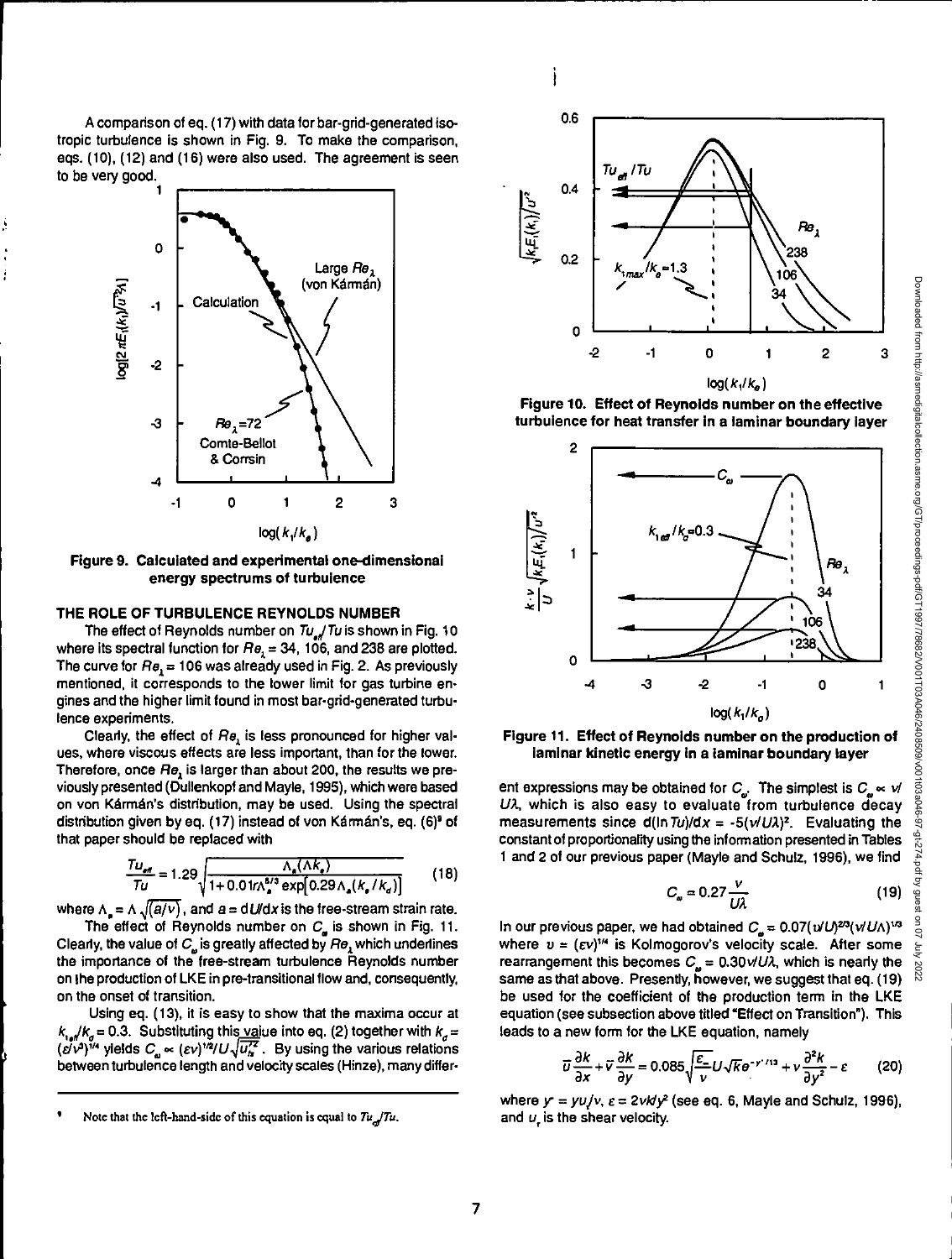#### **CONCLUSIONS**

In this paper, the third in our series concerned with the effects of free-stream turbulence in turbomachines, we have concentrated on the turbulence itself and developed a unified expression for the turbulence spectrum which can be used, together with the results of our two previous papers, to explain the effects of turbulence on laminar heat transfer and transition from laminar to turbulent flow. The main result of all three papers is that the effects of turbulence can only be explained when the full spectrum of turbulence is known such that the relevant 'effective' turbulence levels and frequencies can be determined.

For the complex flows found in turbomachinery, however, this requirement appears almost impossible to satisfy. But from an engineering standpoint, the results of this paper provide a good idea about the turbulence that matters for both laminar heat transfer and transition, and indicate that perhaps the only other quantity needed besides the free-stream turbulence level, if the spectral distribution developed in this paper is accepted, is the turbulence Reynolds number Re, (or a Reynolds number based on another turbulence length scale). This conclusion is obtained from the observation that all length scales are related through Re., and if both Tu and Re, are known, then  $\lambda$  and all the length scales are known. Of course, the spectral distribution presented in this paper may not apply, but so far we have nothing else.

For the gas turbine designer, the integral length scale of turbulence  $\Lambda$ , rather than the microscate  $\lambda$ , is easier to estimate. In a free stream unaffected by wakes, A will be of the same order as the gap in the upstream airfoil row. In the wakes, A will be of the same order as the upstream airfoil's trailing edge. From these estimates, a reasonable range of turbulence Reynolds numbers can be obtained and used, together with the results presented in this paper, to project the effects of free-stream turbulence on both heat transfer and aerodynamic performance.

### **ACKNOWLEDGMENTS**

The lead author is indebted to Professor S. Wittig for his continuing support. The same author is also grateful to the Sonderforschungsbereich 167 which funded most this work during the author's 1996 summer stay as a Visiting Professor at the Institut für Thermische Strömungsmaschinen.

#### **REFERENCES**

Batchelor, G.K., 1953, The Theory of Homogeneous Turbulence, Cambridge University Press.

Chapman, D.R., 1979, 'Computational Aerodynamics Development and Outlook," AIAA Journal, 17, pp. 1293-1313.

Dullenkopf, K., and Mayle, R.E., 1994, "The Effects of Incident Turbulence and Moving Wakes on Laminar Heat Transfer in Gas Turbines," ASME JOURNAL OF TURBOMACHINERY, 116, pp. 23-28.

Dullenkopf, K., and Mayle, R.E., 1995, "An Account of Free-Stream-Turbulence Length Scale on Laminar Heat Transfer," ASME JOURNAL OF TURBOMACHINERY, 117, pp. 401-406.

Emmons, H.W., 1951, 'The Laminar-Turbulent Transition in a Boundary Layer - Part I," J. Aero. Sci., 18, pp. 490-498.

Hinze, 10., 1975, Turbulence, McGraw-Hill.

Kármán, T. von, 1948, "Progress in the Statistical Theory of Turbulence," Proc. Natl. Acad. Science, 34, p. 530.

Lin, C.C., 1957, "Motion in the Boundary Layer with a Rapidly Oscillating External Flow," Proc. 9th Int, Congress Appl. Mech., Brussels, 4, pp. 155-167.

Mayle, R.E., and Schulz, A., 1996, "The Path to Predicting Bypass Transition," ASME Paper No. 96-GT-199, (to be published in the JOURNAL OF TURBOMACHINERY).

Pao, Y.H., 1965, "Structure of Turbulent Velocity and Scalar Fields at Large Wavenumbers," Phys. Fluids, 8, pp. 1063-1075.

Schlichting, H., 1979, Boundary-Layer Theory, McGraw-Hill, New York.

Schulz, A., 1986, " Zum EinfluB hoher Freistromturbulenz, intensiver Kühlung und einer Nachlaufströmung auf den äußeren Wärmeübergang einer konvektiv gekülten Gasturbinenschaufel," Ph.D. Thesis, U. Karlsruhe, Karlsruhe, Germany (also Wittig, S., Schulz, A., Bauer, H.J., and Sill, K.H., 1985, "Effects of Wakes on the Heat Transfer in Gas Turbine Cascades," AGARD CP 390, pp.  $6 - 1 - 6 - 13$ .

Smith, M.C., and Kuethe, AM., 1966, 'Effects of Turbulence on Laminar Skin Friction and Heat Transfer," Physics of Fluids, 9, pp. 2337-2344.

Sreenivasan, K.R., 1995, "On the Universality of the Kolmogorov Constant," Physics of Fluids, 7, pp. 2778-2784.

Thole, K.A., 1992, "High Freestream Turbulence Effects on the Transport of Heat and Momentum," Ph.D. Thesis, University of Texas at Austin.

Yardi, N.R., and Sukhatme, S.P., 1978, "Effect of Turbulence Intensity and Integral Length Scale of a Turbulent Free Stream on Forced Convection Heat Transfer from a Circular Cylinder in Crossflow," Proc. 6th Int. Heat Transfer Conference, Toronto, Canada, Vol. 5, FC(b)-29, pp. 347-352.

### **APPENDIX**

With the three-dimensional energy spectral density for isotropic turbulence given as

$$
E(k) = \alpha (\varepsilon v^5)^{1/4} (k_{\sigma}/k_{\bullet})^{5/3} \frac{(k/k_{\bullet})^4 \exp[-\frac{3}{2}r\alpha (k/k_{\sigma})^{4/3}]}{[1 + (k/k_{\bullet})^2]^{17/6}}
$$

eqs. (6), (8), and (9) in the text may be expressed respectively as

$$
\alpha = (k_a / k_e)^{4/3} l_e^{-1}
$$
  

$$
\frac{E_1(k_1)}{(ev^5)^{1/4}} = \frac{1}{2} \alpha (k_a / k_e)^{5/3} l_e = \frac{1}{2} (k_a / k_e)^3 l_e / l_e
$$
  

$$
\frac{u'^2}{(ev^5)^{1/4} k_e} = \frac{1}{3} \alpha (k_a / k_e)^{5/3} l_v = \frac{1}{3} (k_a / k_e)^3 l_v / l_e
$$
  

$$
\frac{u'^2 \Lambda}{(ev^5)^{1/4}} = \frac{1}{4} \pi \alpha (k_a / k_e)^{5/3} l_A = \frac{1}{4} \pi (k_a / k_e)^3 l_A / l_e
$$

where

$$
I_{\epsilon} = \int_{0}^{\infty} \frac{(1+z)^{17/6}}{(1+z)^{17/6}} dz,
$$
  

$$
I_{\epsilon} = (k_{1}/k_{e})^{4} \int_{0}^{\infty} \frac{(z-1) \exp[-b(k_{1}/k_{e})^{4/3} z^{2/3}]}{\left[1 + (k_{1}/k_{e})^{2} z\right]^{17/6}} dz,
$$

 $z^{5/2}$  exp(-bz<sup>2/3</sup>) <sub>dz</sub>

 $I_r = \vec{l}^{\frac{3}{2}}$